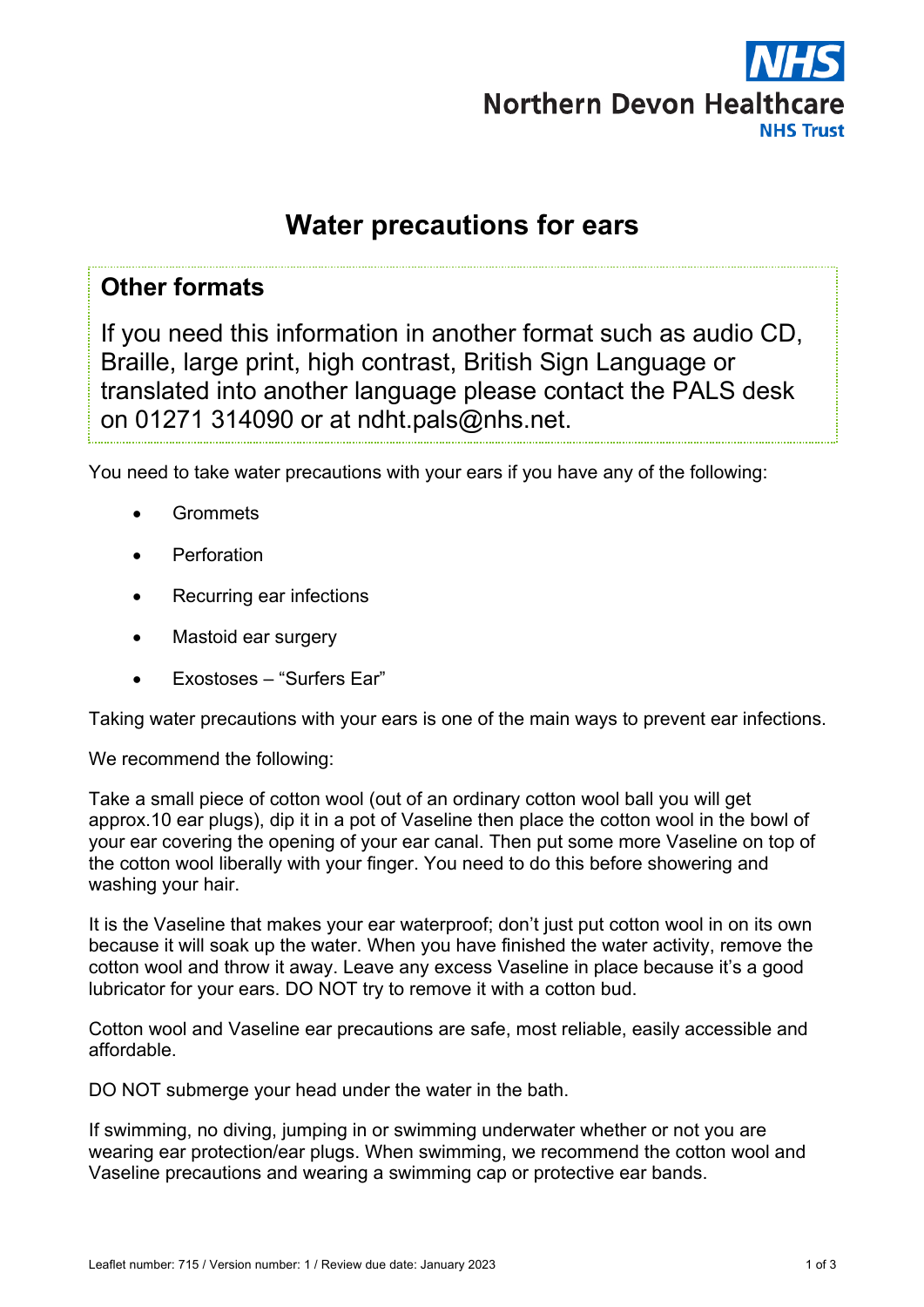Swim plugs are not funded by the NHS unless there is a medical reason for not being able to use the cotton wool and Vaseline or off the shelf plugs, e.g. if a person had a mastoid cavity.

When surfing we also recommend the cotton wool and Vaseline precautions and wearing a swimming cap. Another possibility to protect the ear is a soft prefabricated ear plug which may cause less hearing impairment than an earplug made of hard material. Some surfers say they find it difficult to hear when in the water. The cotton wool and Vaseline may cause the least hearing impairment and when properly used as a new plug each time will be the least likely to cause irritation and ear infections.

Ear plugs have some problems, in that if you move your jaw the shape of the inside of your ear changes and you may get leakage. Also if you aren't meticulous about cleaning your ear plugs every time you use them, they may become a vehicle for infection themselves. The best way of cleaning a reusable ear plug is to soak it overnight in a safe disinfectant solution such as Milton's.

NEVER use cotton buds – you can push the wax further down your ear canal and impact it against your ear drum, which can result in temporary or, on rare occasions, permanent hearing loss or tinnitus. There is also the possibility of causing trauma to the ear canal and the ear drum.

## **For people with grommets**

From the time of an operation to insert or remove a grommet(s) until a successful 6 week check, you must not swim and when showering, bathing and washing your hair you must use cotton wool and Vaseline plugs.

Following a successful 6 week check in ENT, people with grommets may swim without ear protection but must continue to protect ears in the bath/shower where soap and shampoo in the water lower its surface tension, allowing water to penetrate the grommet and cause difficulties including discharge and infection. Some grommet patients will not like the sensation of swimming pool water in their ears; they therefore may choose to wear ear protection when swimming for this reason. WHETHER wearing ear protection/plugs or not, there must be NO diving, jumping in or swimming below the surface of the water as long as grommets remain in place in the eardrum. The increased pressure may force water through the grommet; although rare, the sudden pressure particularly associated with diving can dislodge the grommet, tearing the eardrum or even forcing a grommet into the middle ear.

### **PALS**

The Patient Advice and Liaison Service (PALS) ensures that the NHS listens to patients, relatives, carers and friends, answers questions and resolves concerns as quickly as possible. If you have a query or concern call 01271 314090 or email ndht.pals@nhs.net. You can also visit the PALS and Information Centre in person at North Devon District Hospital, Barnstaple.